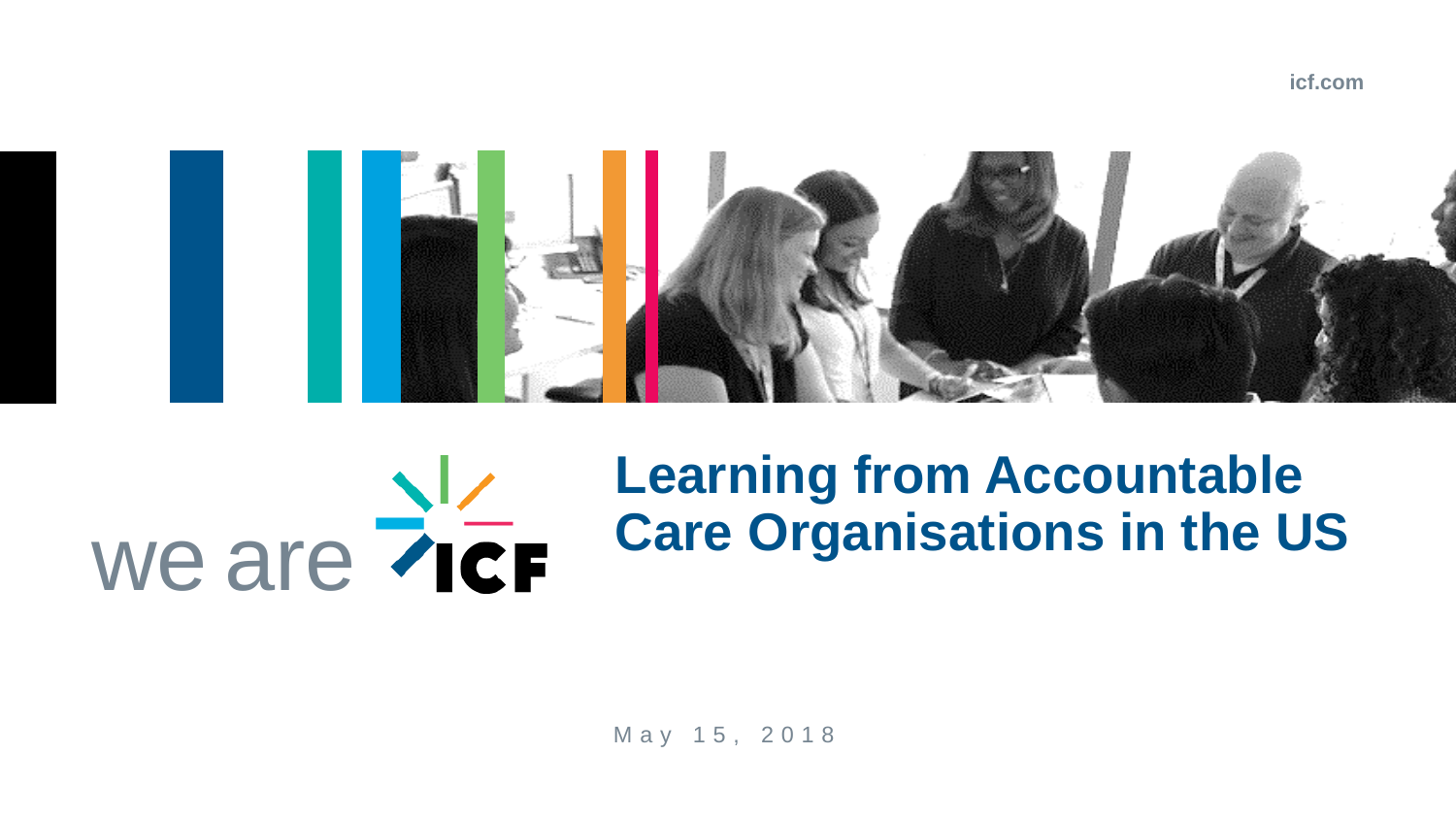## **Background**

- **Perception that Accountable Care Organisations (ACOs) in the US successfully** using BI to achieve Triple Aim
	- **· Improve health outcomes**
	- Reduce costs
	- **· Improve patient experience**
- ICF conducted 5 case studies with US ACOs
- Focus on value-based health care



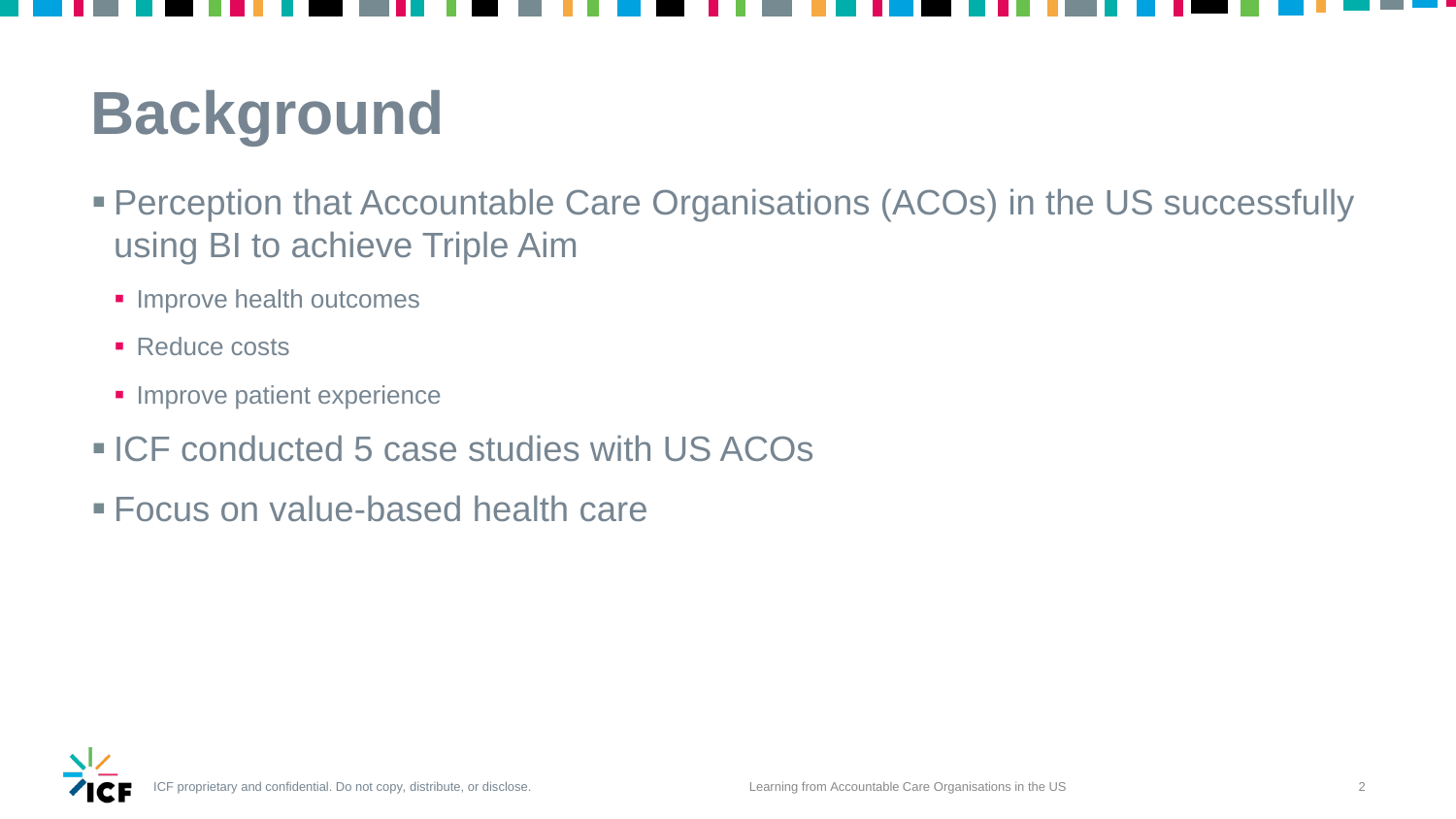

## **ACO Selection**

### ▪ **Diverse mix of US Accountable Care Organisations (ACOs)**

- **Geography**
- **Organisation Size**
- **Specialty/Multi-Specialty**
- **Analytics/HIT systems** 
	- In house proprietary/purchased systems
- Commonalities
	- Top performing ACOs
		- Quality of Care
		- Cost Savings
	- Becker's Hospital Review
		- Top ACOs to know

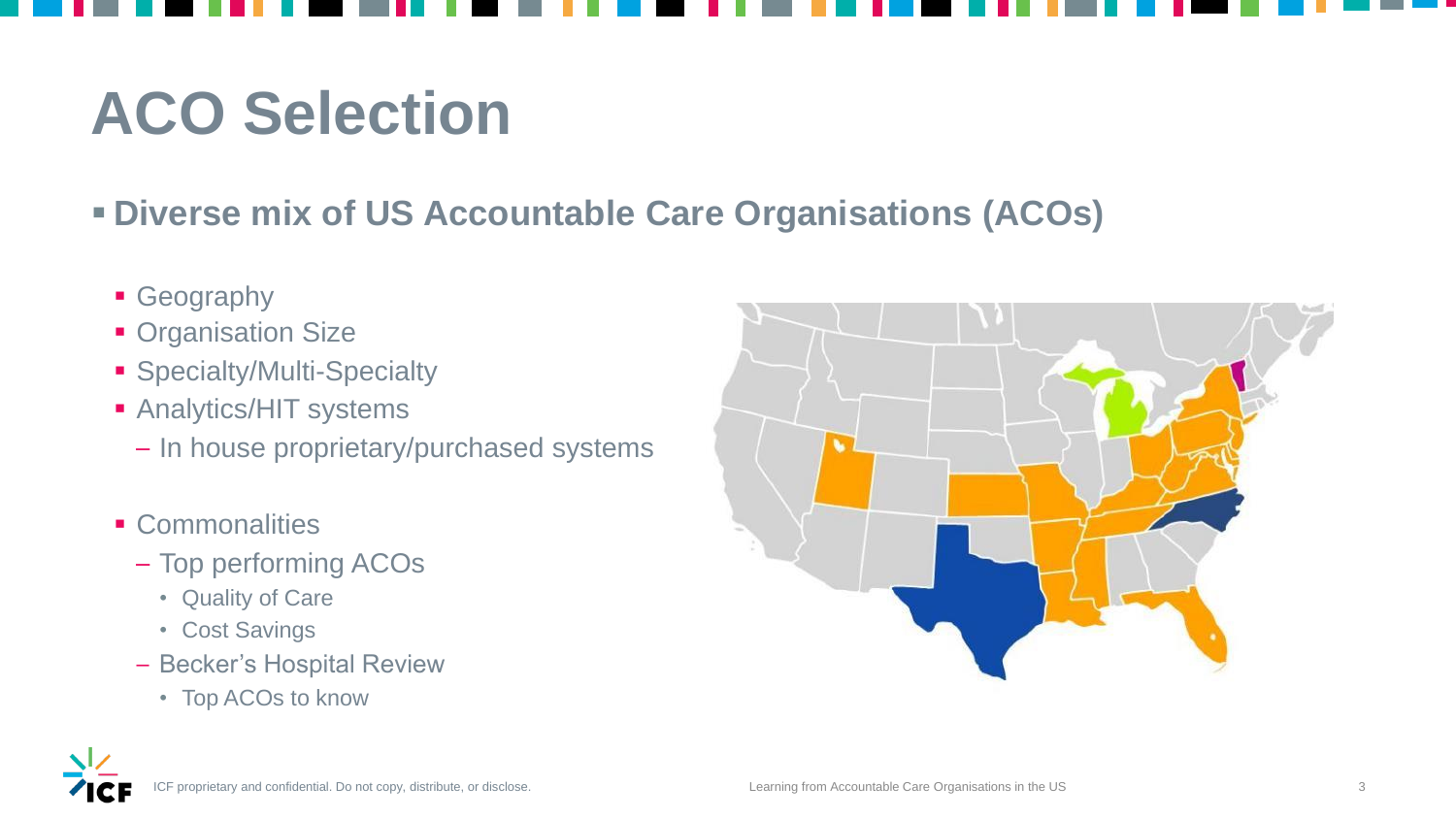







## **Selected ACOs**

#### ▪ **Aledade**

- Start up company, entrepreneurial spirit
- **E** National presence

#### **<b>Eaylor Scott and White Quality Alliance**

- **Example 2 Figure 1** Large multi-specialty practice
- **Proprietary analytics system**

### ▪ **Henry Ford ACO**

- Among the largest health systems in U.S.
- **Next generation ACO**

### ▪ **OneCare Vermont**

- State-wide ACO
- **EXPENDED Herebar Hospital risk-sharing model**

### ▪ **Wilmington Health**

**E** Low-cost model





## BaylorScott&White

### INGTON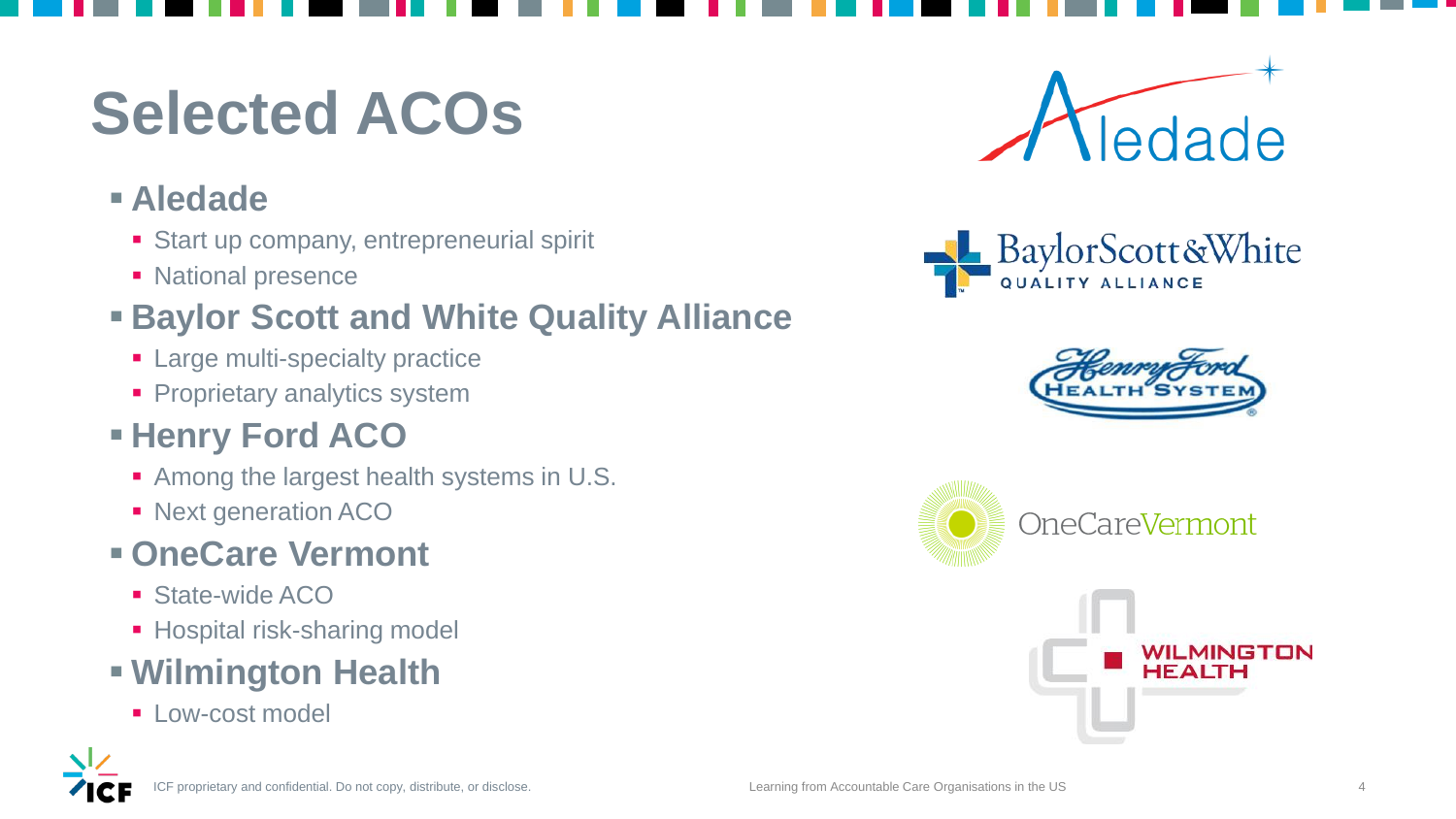## **ACO Population Health Approaches**

#### **Example 2 Ford ACO Population Health Strategic Framework**



#### **Enablers of Population Health Management**

- Robust research and analytics: performance measurement through dashboards and feedback, predictive modelling
- Engaged clinicians using evidence-based practices to improve outcomes and reduce unnecessary variation
- Electronic Medical Record (EMR), registries, MyChart, and point-of-care tools to guide patient-centered clinical decision making
- Performance improvement resources to guide LEAN approaches, new pilots, and successful spread
- Financial expertise to support business modelling and value-based contracting.

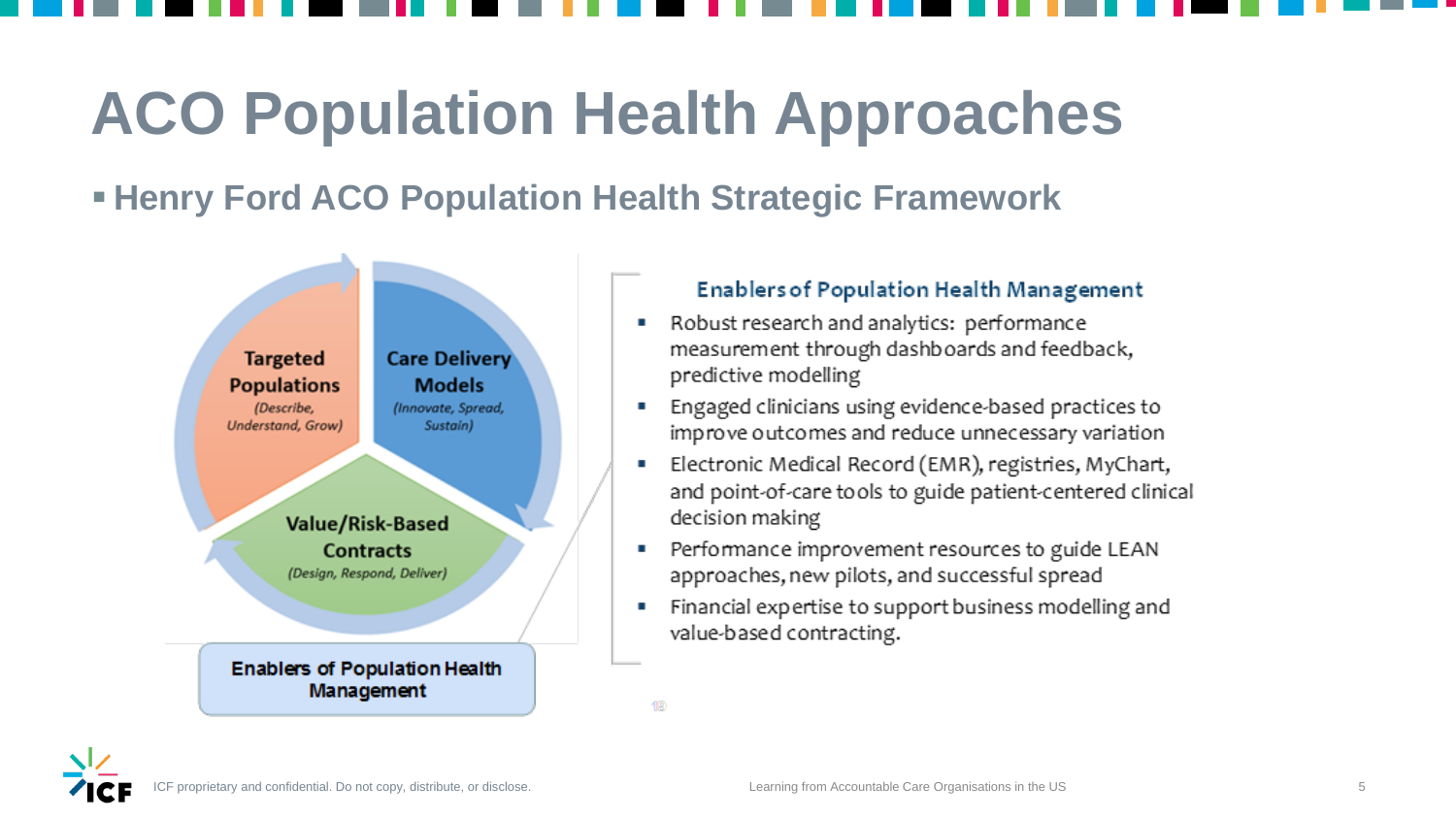## **ACO Population Health Approaches**

#### ▪ **Use of Health Information Technology (HIT) and Analytics**

- **Patient stratification** 
	- High risk/sickest patients
	- Middle level those most likely to benefit from interventions
	- Healthiest patients





#### **Advanced illness:**

Requiring ongoing and complex case management

#### At-risk, multiple chronic conditions: Requiring ongoing care

management



Utilizing preventive and wellness services, some acute care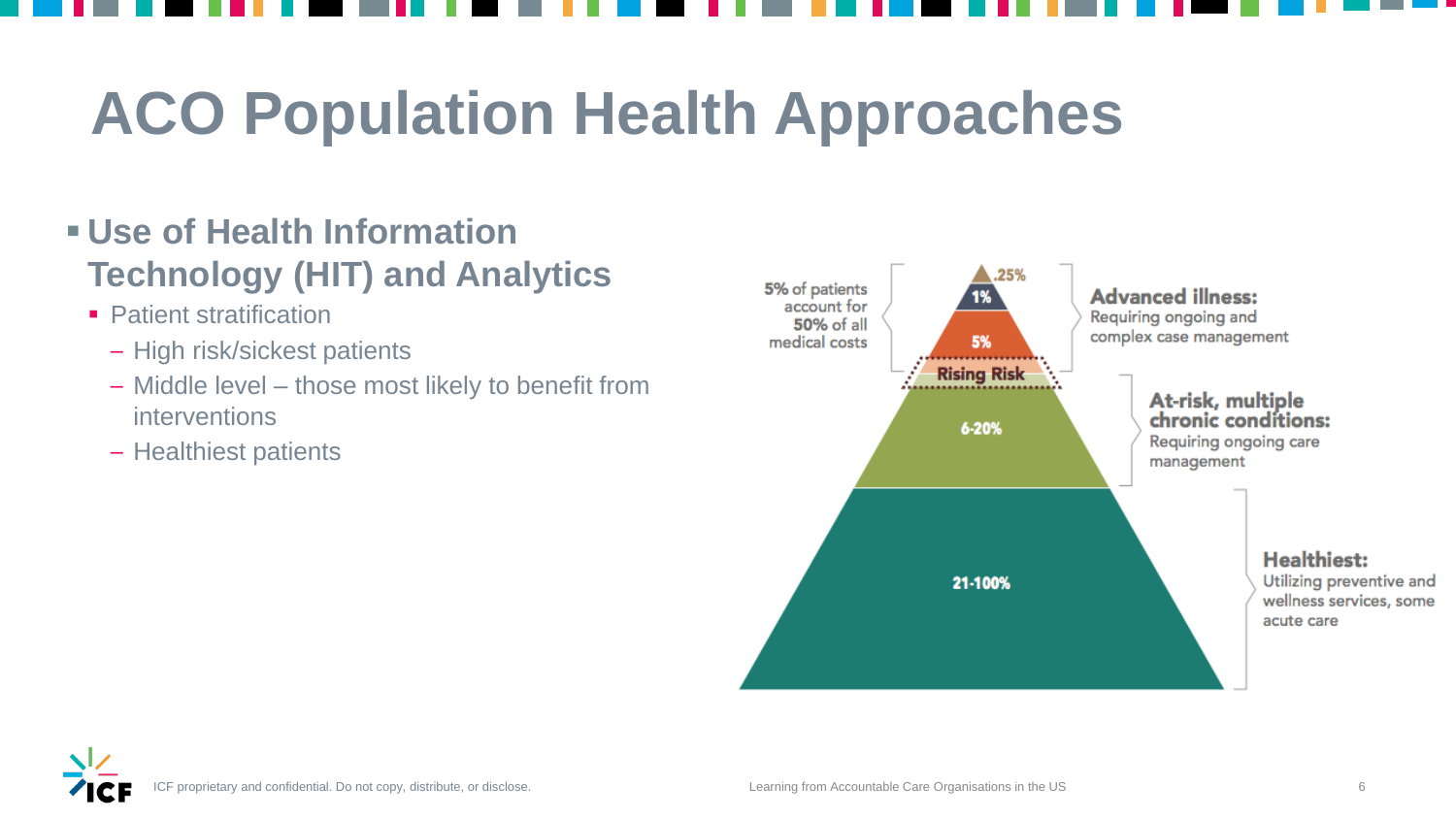## **Use of HIT and Data Analytics**

**EMR, Claims, Hospital Admissions, Social** Determinants of Health

#### ▪ **Multiple Data Sources**

#### ▪ **Risk Stratification**

- **Proprietary tools**
- **Purchased software**

### ▪ **Point of Care (POC) tools**

- **Daily reports and alerts**
- **Provider workflow**

#### ▪ **Dashboards**

■ Compare providers, clinics, industry standards



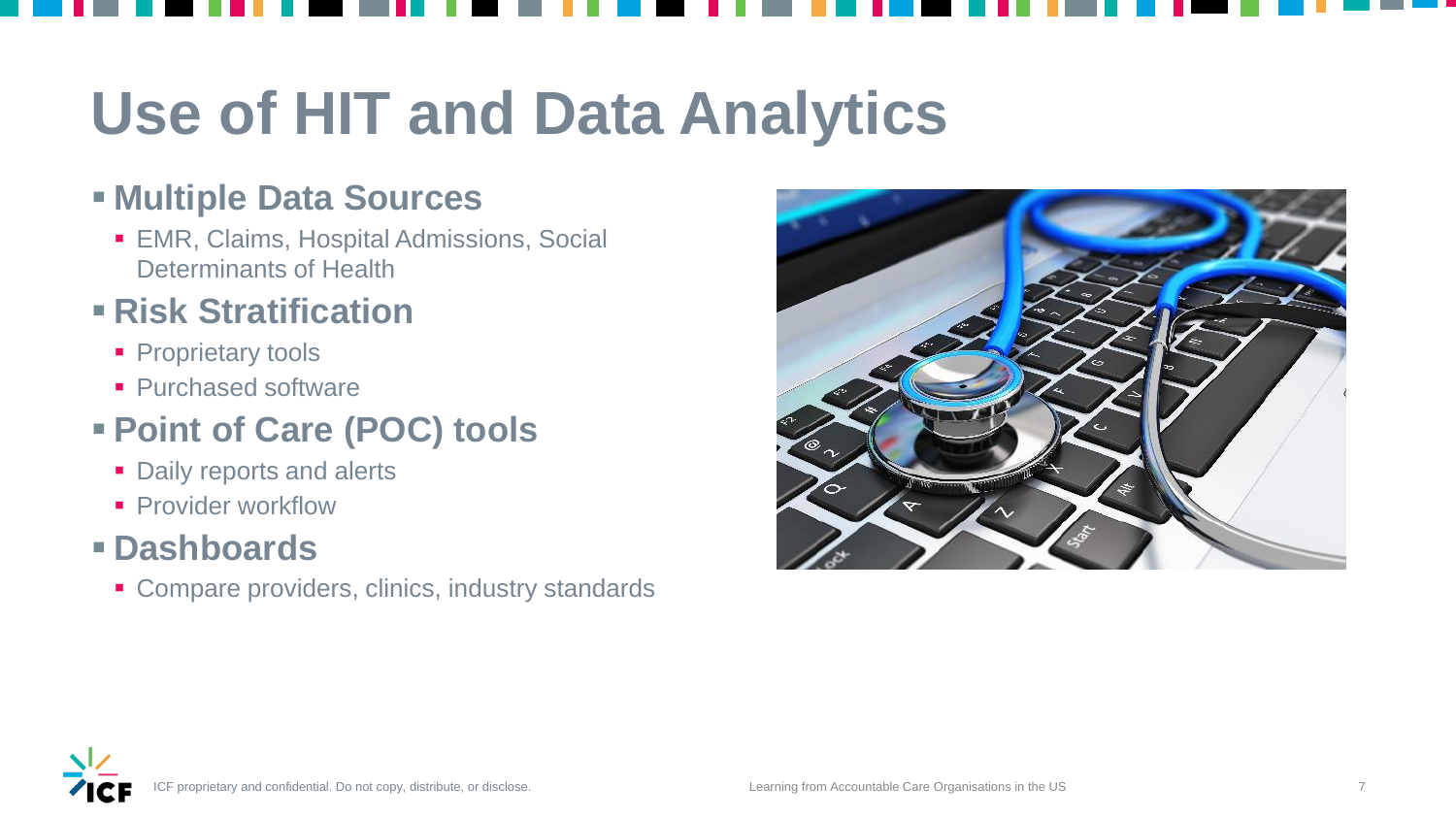## **Biggest Challenges**

#### ▪ **Multiple data sources**

■ EMR, claims

### ▪ **Lack of inter-operability among data systems**

■ Non-standard data, multiple data systems

- **EXACCEDENGE + Acceptance** 
	- Providers
	- Leadership and executives

### **EACO vs. Hospital Bottom Line**

- Cost of investing in case management or other preventative measures
- Fee for service more significant source of income





### ▪ **Data reliability**

- **Predictive analytics**
- Risk scores / stratification

### ▪ **Cultural shift to Value-based care**

*"Stop counting heads and beds as success but rather count the heads that stay home as success if they weren't supposed to be in the hospital"*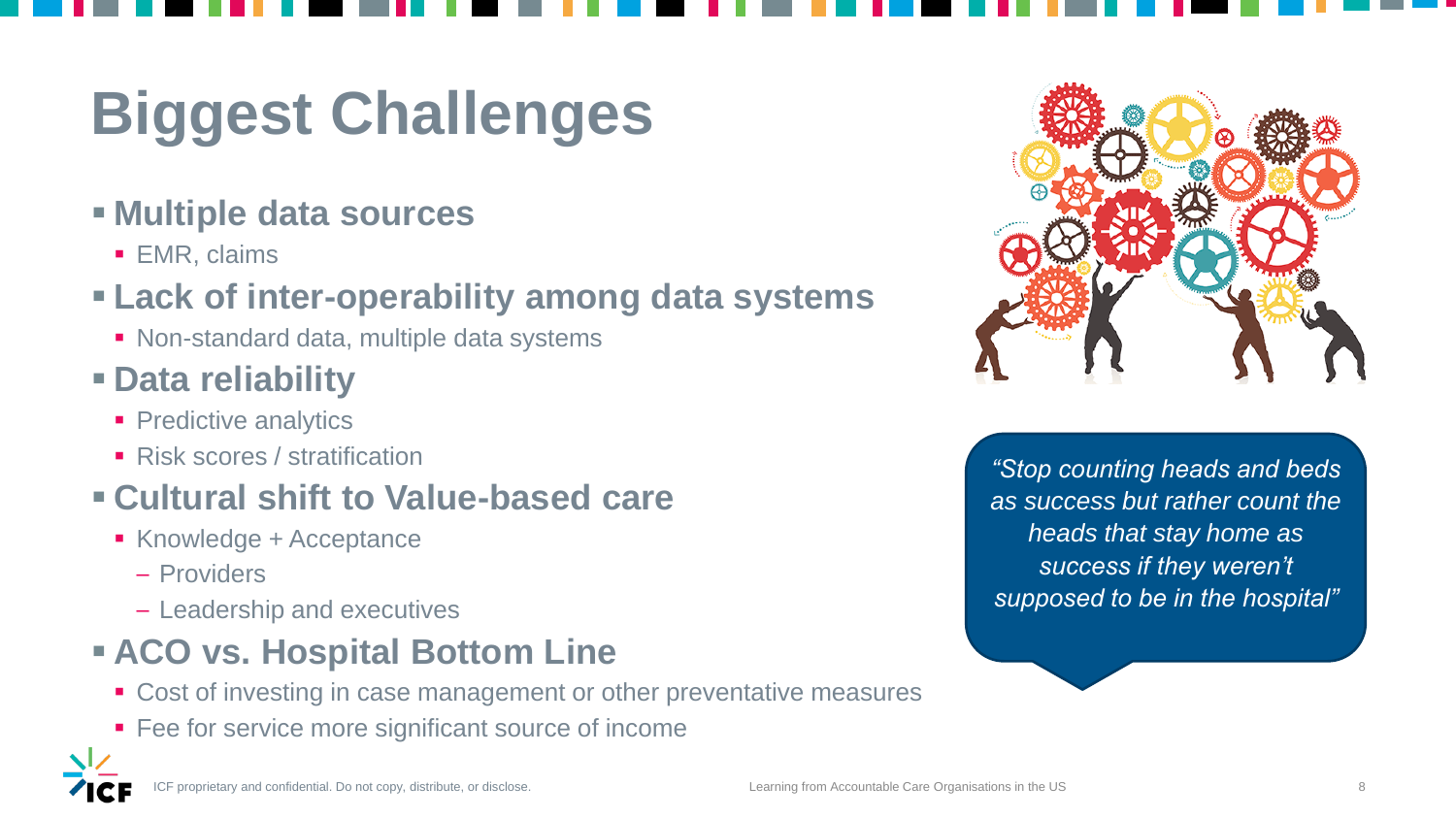## **Differences and commonalities with NHS**

#### ▪ **Important differences:**

- **Example 2 Figure 1** Greater access to personal health data in US than in the UK
- **Primary care providers as gatekeepers still evolving in US, so more gains can be made by building better** relationships between patients and primary care
- Barriers may be lower to testing novel approaches to see 'what works' in the US
- Greater use of risk scores and workflows to direct physicians' actions
- More mature market for health data analytics in the US
	- Some preferences toward proprietary systems rather than buying 'off the shelf'

#### ▪ **Shared challenges:**

- How to use data to improve outcomes for people with complex conditions
- How to make sure ER visits and hospital admissions are not used inappropriately
- **.** How much to invest in data analysis and training physicians
- What are the right incentives for transforming the system
- How to make the case that upfront investments in analytics lead to future gains



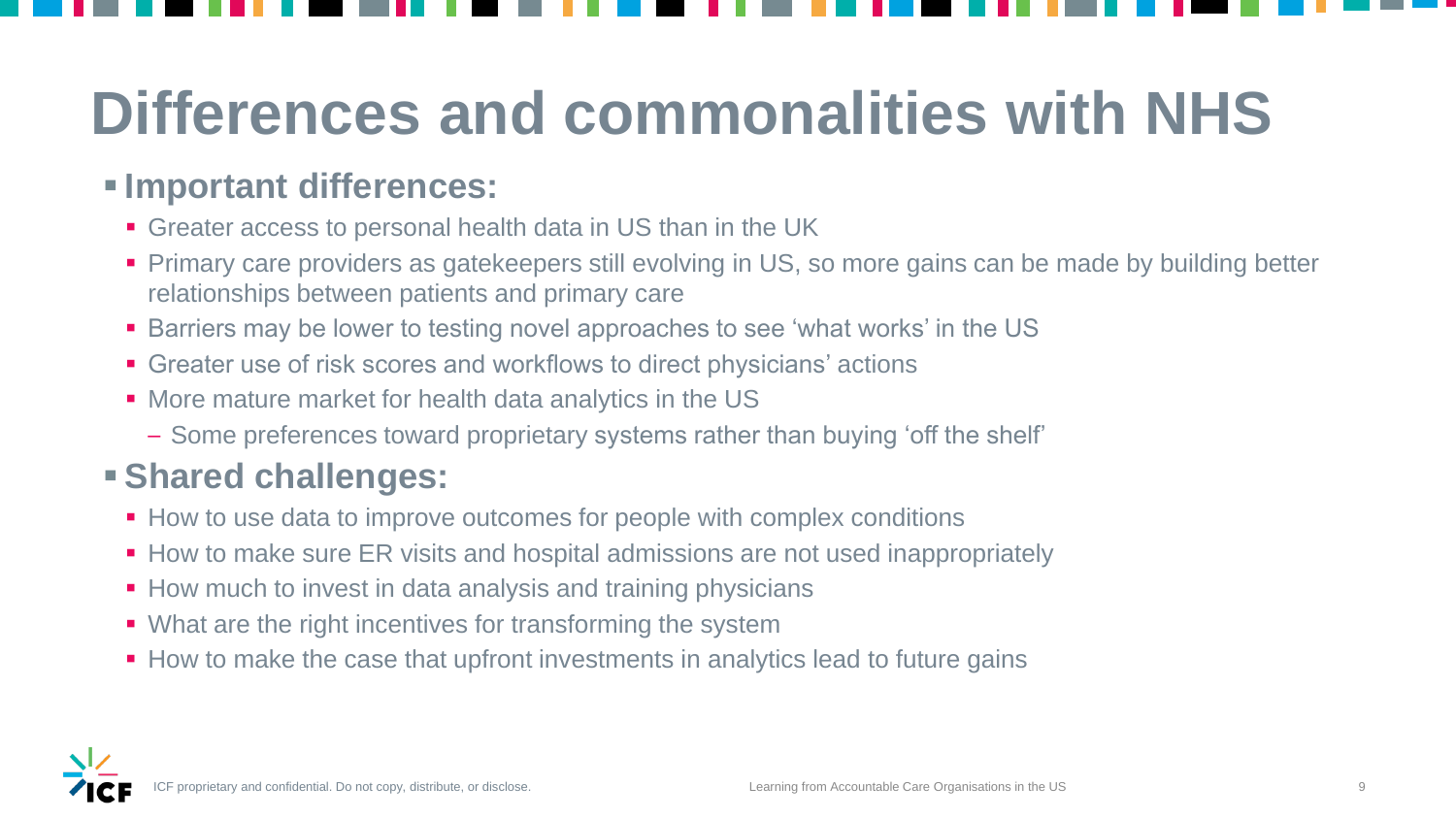## **Lessons Learned – BI needs to…**

#### ▪ **Use data from different sources**

- Social determinants of health
- **Link to holistic interventions**
- **Link to clinical action (e.g. provider workflows)**
- **Become part of day to day clinical practice**
- **Link to case management and other interventions**
- **Example 1 Be subject to continual testing and refinement**
- **Foster collaboration and information sharing among providers**
- **Be appropriate to local needs – no 'silver bullets'**
- **Example 5 Be coupled with interpretation to make effective decisions**